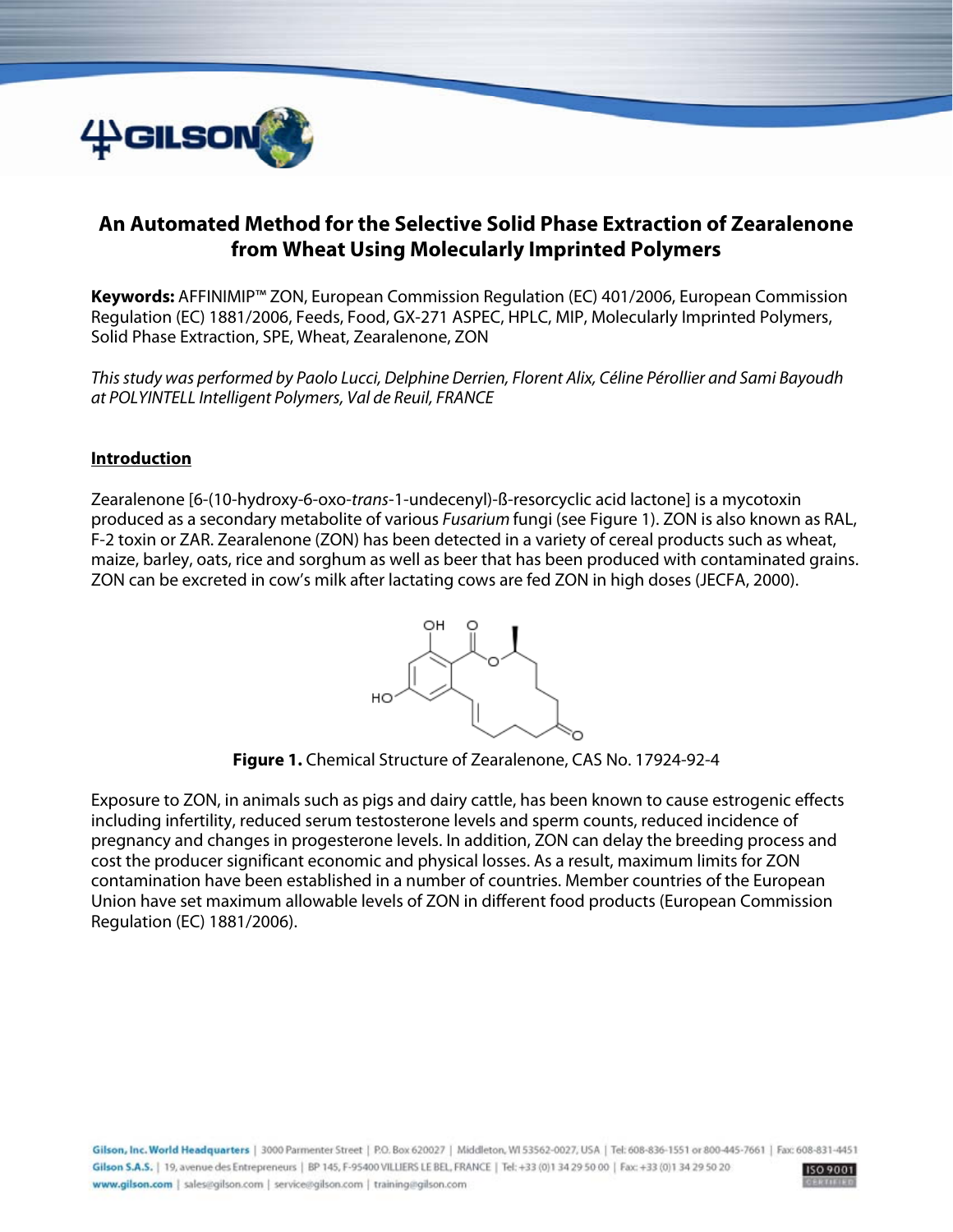Several analytical methods for the determination of Zearalenone have been reported in the literature, including thin-layer chromatography (Dawlatana et al., 1998), HPLC (Liao et al., 2009; Berthiller et al., 2005) and gas chromatography (Kinani et al., 2008). The analysis of ZON in agricultural products requires extensive extraction and post-extraction cleanup of the sample prior to analysis. These steps remove matrix interferents and enhance sensitivity. Molecularly Imprinted Polymers (MIPs) have been demonstrated to be very effective tools for the selective extraction of an analyte from a complex matrix such as a food product (Haginaka, 2009; Wei et al., 2007). This study describes the automated solid phase extraction (SPE) of ZON from wheat using a Molecularly Imprinted Polymer (MIP) SPE cartridge that is highly specific for Zearalenone (AFFINIMIP™ZON, POLYINTELL) and the Gilson GX-271 ASPEC™ (Figure 2). This method exceeds the recovery yields required by European Commission Regulation (EC) 401/2006.



**Figure 2.** Gilson GX-271 ASPEC System with 406 Dual Syringe Pump (Part no. 2614008)

## **Experimental Conditions**

## **Materials**

All solvents were distilled in glass suitable for GC, HPLC, pesticide residues analysis and spectrophotometry. All reagents and chemicals were ACS grade quality or better. Wheat samples were tested and certified as ZON free. Zearalenone standard was obtained from Sigma Aldrich (OEKANAL® Zearalenone standard in acetonitrile).

## Preparation of Samples Prior to SPE with AFFINIMIP OTA Cartridge

Twenty-five grams of wheat grains were ground for two minutes in a blender to a powder. This powder was then mixed with 100 mL of acetonitrile/deionized water (75:25, v/v) for three minutes to extract the ZON. The extract was filtered through a folded filter paper and 5 mL of the filtrate was diluted with 15 mL of deionized water. This solution was used for MIP SPE extraction.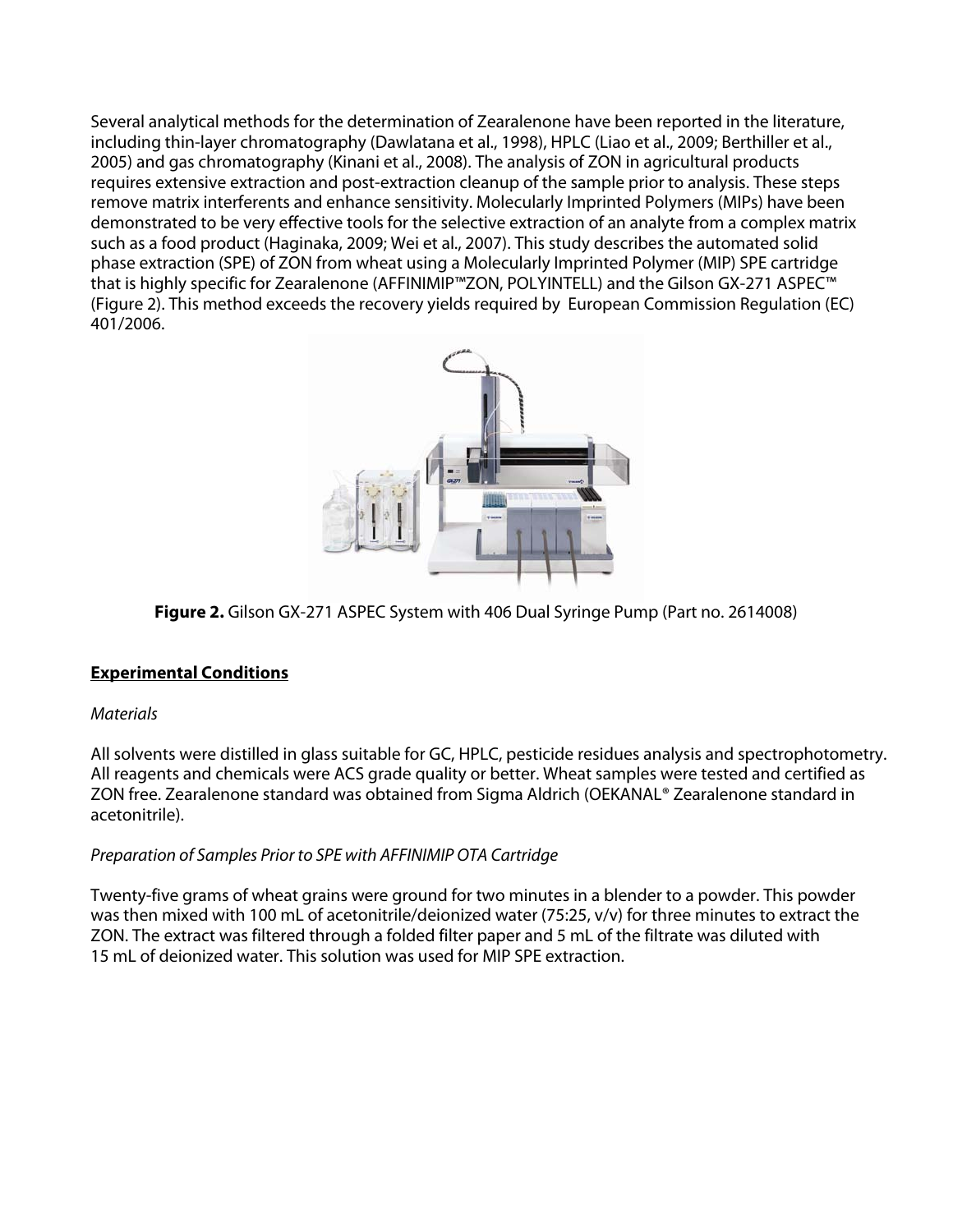#### SPE Hardware

The Gilson GX-271 ASPEC System was configured as follows:

| <b>Description</b>                                                                                               | <b>Part numbers</b>                    |
|------------------------------------------------------------------------------------------------------------------|----------------------------------------|
| GX-271 ASPEC w/ Dual 406 Syringe Pump                                                                            | 2614008                                |
| 25 mL and 10 mL Syringes                                                                                         | 25025346 and 25025345                  |
| 406 Dual Adaption Kit for ASPEC plus 10 mL and 25 mL<br><b>Plumbing Packages</b>                                 | 2644708, 2644701 and 2644702           |
| 221x1.5x1.1mm BV Tapered Probe and Guide Assembly for<br>1.5 mm Probes                                           | 27067374 and 26046228                  |
| <b>Rinse Stations</b>                                                                                            | 26034551 and 26034555                  |
| SPE Pressure Reg. Assembly, Plumbing pkg,<br>GX-271 ASPEC 406 Dual Air/Gas, Plumbing pkg<br>GX-271 ASPEC Air-Gas | 25051376, 2644709 and 2644703          |
| Locator Tray for five 20-Series Racks                                                                            | 26041033                               |
| DEC Accessory Kit for 3 mL SPE Cartridges                                                                        | 2604702                                |
| Rack Code 345 for 44 16 x150 mm Tubes                                                                            | 260440041                              |
| Code 61 Rack with glass bottles                                                                                  | 2954715 and 2954663 (2)                |
| Safety Shield Assembly, GX27X                                                                                    | 2604706                                |
| TRILUTION <sup>®</sup> LH Software Package                                                                       | 21063020, 210630R20 and<br>ORACLE10GXE |

Solid Phase Extraction (SPE) Protocol

The SPE procedure used 3 mL POLYINTELL AFFINIMAP ZON Cartridges. The cartridges were sealed using Gilson 3 mL Sealing Caps.

The SPE protocol is entirely automated using the Gilson GX-271 ASPEC system. The SPE steps are summarized with the schematic provided in the GX-271 ASPEC control software, Gilson TRILUTION LH Software (Figure 3).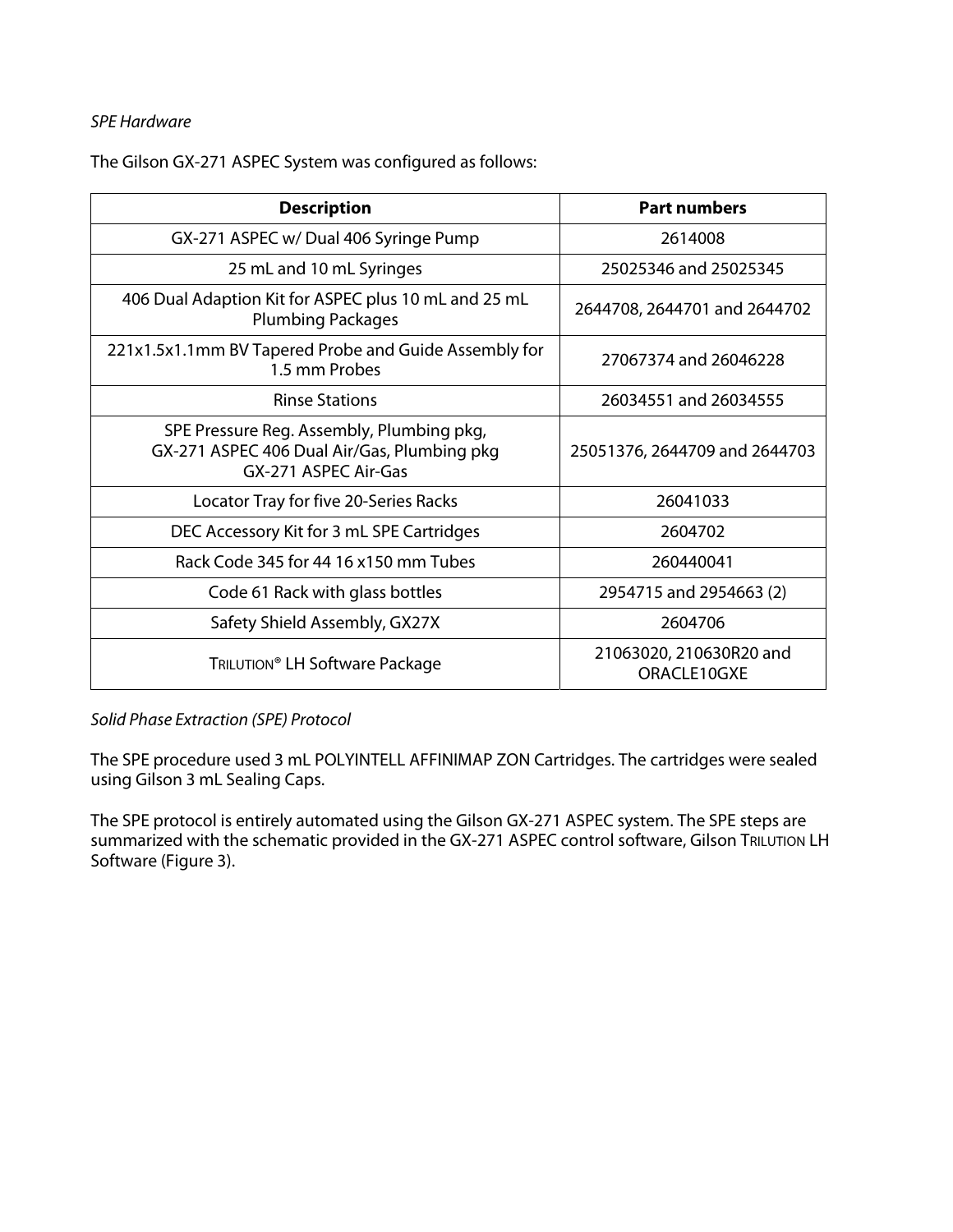

**Figure 3.** TRILUTION LH SPE Tasks for Extraction of Zearalenone (ZON) from Wheat Extract

The details of each step are as follows:

- Initialization Step : Gilson Mobile SPE Racks are moved above the waste rack (Figure 4)
- Rinse probe with deionized water
- Condition SPE Cartridge with 5 mL of Acetonitrile (ACN) at a flow rate of 5 mL/min
- Condition cartridge with 5 mL of deionized water at a flow rate of 5 mL/min
- Load 10 mL of sample solution at a flow rate of 0.8 mL/min
- Wash with 4 mL water/acetonitrile (80:20, v/v) at a flow rate of 5 mL/min
- Wash with 2 mL of deionized water at a flow rate of 5 mL/min
- Dry column with nitrogen stream for 5 minutes
- Wash with 2 mL of acetonitrile at 5 mL/min
- Wash with 2 mL water/methanol (93:7, v/v) at a flow rate of 5 mL/min
- Elute ZON with 3 x 1 mL of methanol at a flow rate of 0.8 mL/min



**Figure 4.** Gilson Mobile Rack

The eluent was then evaporated using Nitrogen and dissolved in 500 μL HPLC mobile phase before injection into the HPLC system. An alternative to the evaporation step could be the dilution of the sample to a fixed volume prior to injection.

## Analysis

HPLC Analysis was performed on a ThermoFinnigan Spectra System with a Thermo Hypersil GOLD™ polar endcapped C18 column (150 mm x 2.1 mm) with guard column (10 mm x 2.1 mm). Separation was accomplished using a mobile phase of methanol/water (60:40, v/v) at a flow rate of 0.2 mL/min. The detection system was a Jasco Model FP-2020 Fluorescence Detector set to excitation/emission wavelengths of 275 and 450 nm, respectively. The injection volume was 20 μL.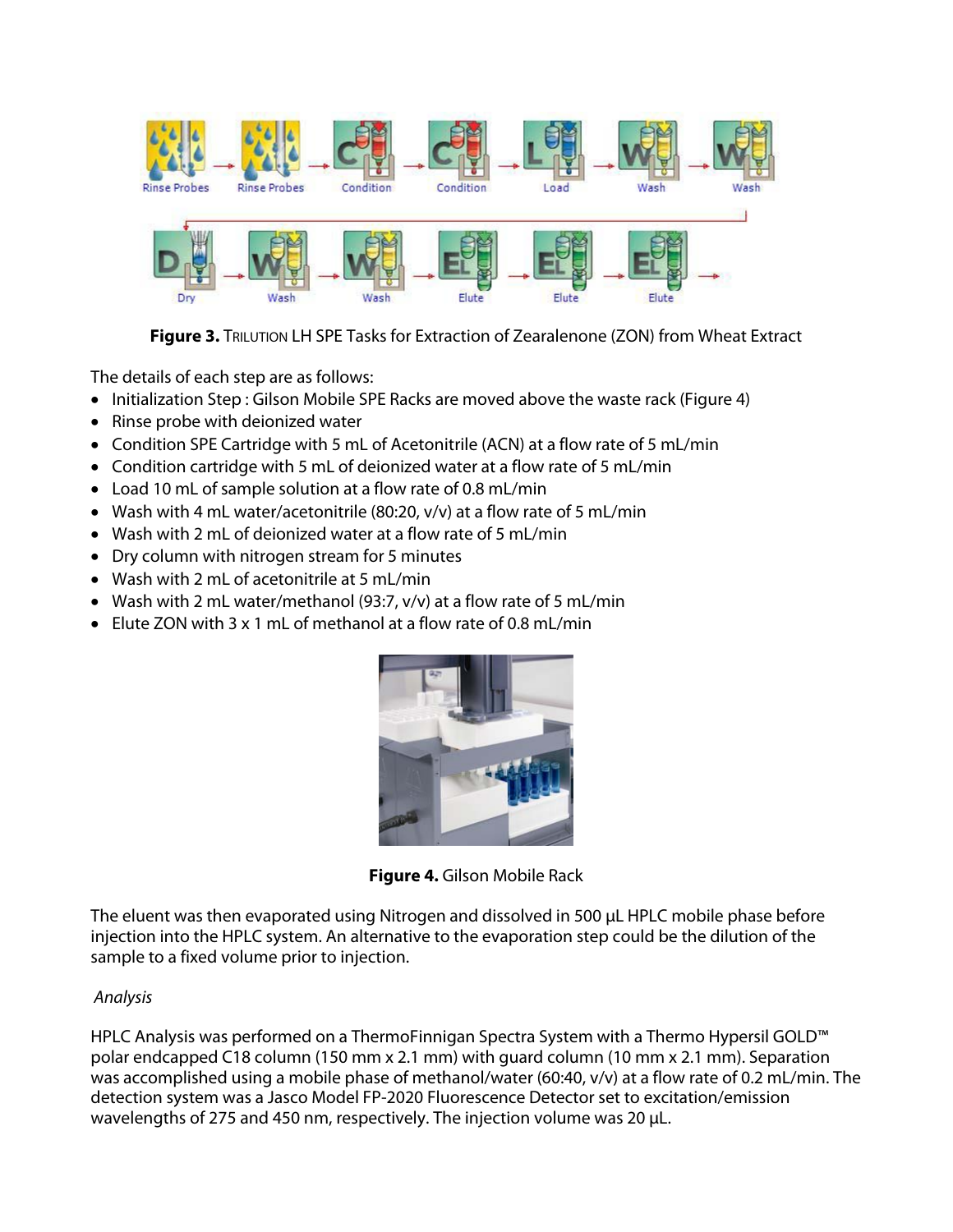



**Figure 5.** Chromatogram obtained after purification of wheat (contaminated at 75 μg/kg) with AFFINIMIP™ZON

**Table 1.** Recovery and Reproducibility of OTA (n=3) at a contamination level of 75 μg/kg in wheat after clean-up with AFFIMIP ZON Column.

|                     | % Recovery | $%$ CV |
|---------------------|------------|--------|
| Gilson GX-271 ASPEC | ر ر        | ပ.,    |

#### **Conclusion**

The use of the MIP-based AFFINIMAP ZON SPE cartridge was a simple, fast, sensitive and selective tool for the extraction of ZON from wheat samples. This cartridge readily lends itself to automation of the SPE protocol using the Gilson GX-271 ASPEC system. Automation of the SPE process improved reproducibility and increased sample throughput over the manual method. Sample throughput could be further improved using the Gilson GX-274 ASPEC, which allows for the processing of four sample extracts in parallel. Automation also allows one to easily optimize extraction conditions for different matrices and decreases the possibility of errors that can occur when using manual SPE methods.

This method complies with the performance criteria for ZON analysis established by the European Commission Regulation (EC) 401/2006. This regulation requires recovery values for ZON in wheat of higher than 80% for analysis done above and below 50 μg/kg. Zearalenone recovery was 95%, with CVs of less than 7%. There was no ZON in any of the blanks tested and no carryover was observed between sample extracts. This method is well suited for the analysis of zearalenone in wheat samples.